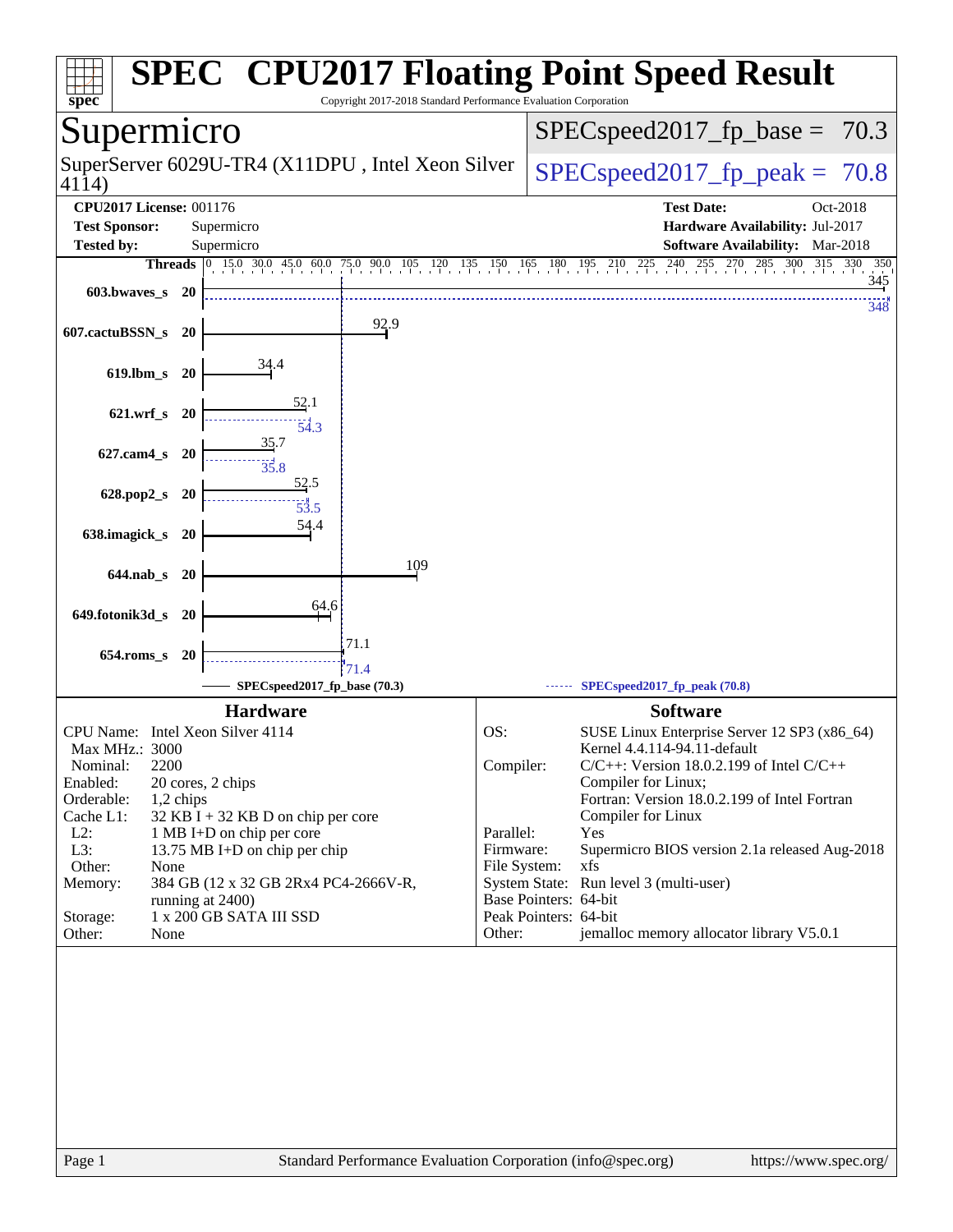

Copyright 2017-2018 Standard Performance Evaluation Corporation

## Supermicro

SuperServer 6029U-TR4 (X11DPU, Intel Xeon Silver  $\big|$  SPECspeed2017 fp\_peak = 70.8

 $SPECspeed2017_fp\_base = 70.3$ 

4114)

**[CPU2017 License:](http://www.spec.org/auto/cpu2017/Docs/result-fields.html#CPU2017License)** 001176 **[Test Date:](http://www.spec.org/auto/cpu2017/Docs/result-fields.html#TestDate)** Oct-2018

**[Test Sponsor:](http://www.spec.org/auto/cpu2017/Docs/result-fields.html#TestSponsor)** Supermicro **[Hardware Availability:](http://www.spec.org/auto/cpu2017/Docs/result-fields.html#HardwareAvailability)** Jul-2017

#### **[Tested by:](http://www.spec.org/auto/cpu2017/Docs/result-fields.html#Testedby)** Supermicro **[Software Availability:](http://www.spec.org/auto/cpu2017/Docs/result-fields.html#SoftwareAvailability)** Mar-2018 **[Results Table](http://www.spec.org/auto/cpu2017/Docs/result-fields.html#ResultsTable)**

| INUDUIW<br>TUNIC                   |                |                |       |                |       |                |             |                |                |              |                |              |                |              |
|------------------------------------|----------------|----------------|-------|----------------|-------|----------------|-------------|----------------|----------------|--------------|----------------|--------------|----------------|--------------|
|                                    | <b>Base</b>    |                |       |                |       | <b>Peak</b>    |             |                |                |              |                |              |                |              |
| <b>Benchmark</b>                   | <b>Threads</b> | <b>Seconds</b> | Ratio | <b>Seconds</b> | Ratio | <b>Seconds</b> | Ratio       | <b>Threads</b> | <b>Seconds</b> | <b>Ratio</b> | <b>Seconds</b> | <b>Ratio</b> | <b>Seconds</b> | <b>Ratio</b> |
| 603.bwayes_s                       | 20             | 171            | 345   | 171            | 345   | 171            | 346         | 20             | 169            | 348          | 170            | 347          | 169            | 348          |
| 607.cactuBSSN s                    | 20             | 180            | 92.6  | 178            | 93.6  | 179            | 92.9        | 20             | 180            | 92.6         | 178            | 93.6         | 179            | 92.9         |
| $619.1$ bm s                       | 20             | 153            | 34.3  | 152            | 34.5  | 152            | <u>34.4</u> | 20             | 153            | 34.3         | 152            | 34.5         | <u> 152</u>    | 34.4         |
| $621$ .wrf s                       | 20             | 254            | 52.2  | 254            | 52.1  | 254            | 52.0        | 20             | 244            | 54.3         | 244            | 54.3         | 243            | 54.4         |
| $627$ .cam4 s                      | 20             | 248            | 35.7  | 248            | 35.7  | 248            | 35.8        | 20             | 248            | 35.8         | 248            | 35.8         | 248            | 35.8         |
| $628.pop2_s$                       | 20             | 227            | 52.2  | 225            | 52.8  | 226            | 52.5        | 20             | 222            | 53.5         | 225            | 52.7         | 222            | 53.6         |
| 638.imagick_s                      | 20             | 266            | 54.3  | 265            | 54.4  | 264            | 54.6        | 20             | 266            | 54.3         | 265            | 54.4         | 264            | 54.6         |
| $644$ .nab s                       | 20             | 161            | 109   | <b>161</b>     | 109   | 161            | 109         | 20             | 161            | 109          | <b>161</b>     | <u> 109</u>  | 161            | 109          |
| 649.fotonik3d s                    | 20             | 141            | 64.7  | 156            | 58.3  | 141            | 64.6        | 20             | 141            | 64.7         | 156            | 58.3         | 141            | 64.6         |
| $654$ .roms s                      | 20             | 221            | 71.3  | 222            | 71.0  | 221            | <u>71.1</u> | 20             | 221            | 71.2         | 219            | 71.7         | 220            | 71.4         |
| $SPECspeed2017_fp\_base =$<br>70.3 |                |                |       |                |       |                |             |                |                |              |                |              |                |              |

**[SPECspeed2017\\_fp\\_peak =](http://www.spec.org/auto/cpu2017/Docs/result-fields.html#SPECspeed2017fppeak) 70.8**

Results appear in the [order in which they were run.](http://www.spec.org/auto/cpu2017/Docs/result-fields.html#RunOrder) Bold underlined text [indicates a median measurement](http://www.spec.org/auto/cpu2017/Docs/result-fields.html#Median).

### **[Operating System Notes](http://www.spec.org/auto/cpu2017/Docs/result-fields.html#OperatingSystemNotes)**

Stack size set to unlimited using "ulimit -s unlimited"

### **[General Notes](http://www.spec.org/auto/cpu2017/Docs/result-fields.html#GeneralNotes)**

Environment variables set by runcpu before the start of the run: KMP\_AFFINITY = "granularity=fine,compact" LD\_LIBRARY\_PATH = "/home/cpu2017/lib/ia32:/home/cpu2017/lib/intel64:/home/cpu2017/je5.0.1-32:/home/cpu2017/je5.0.1-64" OMP\_STACKSIZE = "192M"

 Binaries compiled on a system with 1x Intel Core i7-6700K CPU + 32GB RAM memory using Redhat Enterprise Linux 7.5 Transparent Huge Pages enabled by default Prior to runcpu invocation Filesystem page cache synced and cleared with: sync; echo 3> /proc/sys/vm/drop\_caches

 Yes: The test sponsor attests, as of date of publication, that CVE-2017-5754 (Meltdown) is mitigated in the system as tested and documented. Yes: The test sponsor attests, as of date of publication, that CVE-2017-5753 (Spectre variant 1) is mitigated in the system as tested and documented. Yes: The test sponsor attests, as of date of publication, that CVE-2017-5715 (Spectre variant 2) is mitigated in the system as tested and documented. jemalloc, a general purpose malloc implementation built with the RedHat Enterprise 7.5, and the system compiler gcc 4.8.5 sources available from jemalloc.net or <https://github.com/jemalloc/jemalloc/releases>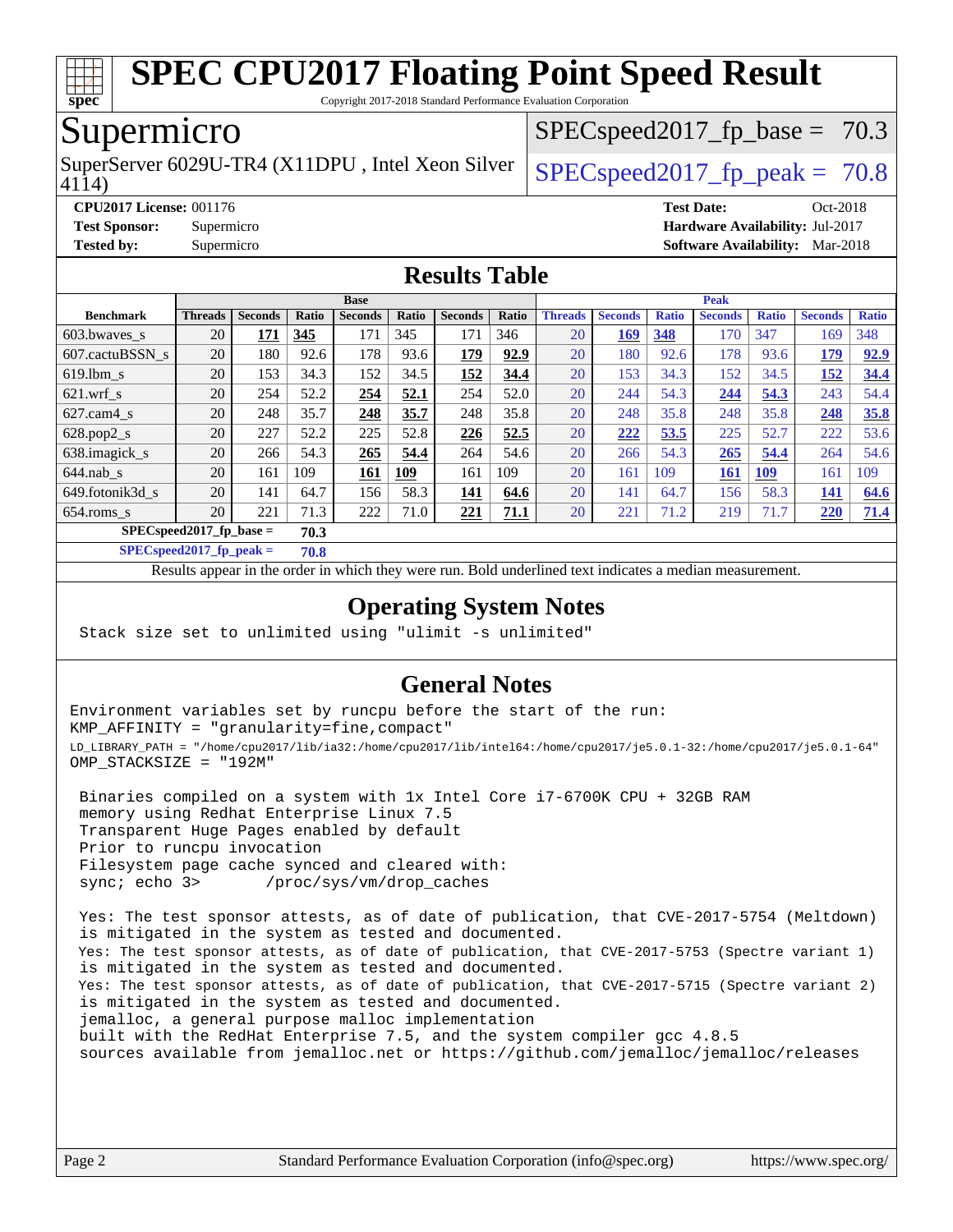

Copyright 2017-2018 Standard Performance Evaluation Corporation

### Supermicro

4114) SuperServer 6029U-TR4 (X11DPU, Intel Xeon Silver  $\big|$  [SPECspeed2017\\_fp\\_peak =](http://www.spec.org/auto/cpu2017/Docs/result-fields.html#SPECspeed2017fppeak) 70.8

 $SPECspeed2017_fp\_base = 70.3$ 

**[CPU2017 License:](http://www.spec.org/auto/cpu2017/Docs/result-fields.html#CPU2017License)** 001176 **[Test Date:](http://www.spec.org/auto/cpu2017/Docs/result-fields.html#TestDate)** Oct-2018 **[Test Sponsor:](http://www.spec.org/auto/cpu2017/Docs/result-fields.html#TestSponsor)** Supermicro **[Hardware Availability:](http://www.spec.org/auto/cpu2017/Docs/result-fields.html#HardwareAvailability)** Jul-2017 **[Tested by:](http://www.spec.org/auto/cpu2017/Docs/result-fields.html#Testedby)** Supermicro **[Software Availability:](http://www.spec.org/auto/cpu2017/Docs/result-fields.html#SoftwareAvailability)** Mar-2018

#### **[Platform Notes](http://www.spec.org/auto/cpu2017/Docs/result-fields.html#PlatformNotes)**

Page 3 Standard Performance Evaluation Corporation [\(info@spec.org\)](mailto:info@spec.org) <https://www.spec.org/> BIOS Settings: Hyper-Threading [ALL] = Disable LLC dead line alloc = Disable SDDC Plus One = Disable ADDDC Sparing = Disable Patrol Scrub = Disable Sysinfo program /home/cpu2017/bin/sysinfo Rev: r5974 of 2018-05-19 9bcde8f2999c33d61f64985e45859ea9 running on linux-ima8 Thu Oct 18 18:12:57 2018 SUT (System Under Test) info as seen by some common utilities. For more information on this section, see <https://www.spec.org/cpu2017/Docs/config.html#sysinfo> From /proc/cpuinfo model name : Intel(R) Xeon(R) Silver 4114 CPU @ 2.20GHz 2 "physical id"s (chips) 20 "processors" cores, siblings (Caution: counting these is hw and system dependent. The following excerpts from /proc/cpuinfo might not be reliable. Use with caution.) cpu cores : 10 siblings : 10 physical 0: cores 0 1 2 3 4 8 9 10 11 12 physical 1: cores 0 1 2 3 4 8 9 10 11 12 From lscpu: Architecture: x86\_64 CPU op-mode(s): 32-bit, 64-bit Byte Order: Little Endian  $CPU(s):$  20 On-line CPU(s) list: 0-19 Thread(s) per core: 1 Core(s) per socket: 10 Socket(s): 2 NUMA node(s): 2 Vendor ID: GenuineIntel CPU family: 6 Model: 85 Model name:  $Intel(R)$  Xeon(R) Silver 4114 CPU @ 2.20GHz Stepping: 4 CPU MHz: 2201.000 CPU max MHz: 2201.0000 CPU min MHz: 800.0000 BogoMIPS: 4399.99 Virtualization: VT-x L1d cache: 32K L1i cache: 32K **(Continued on next page)**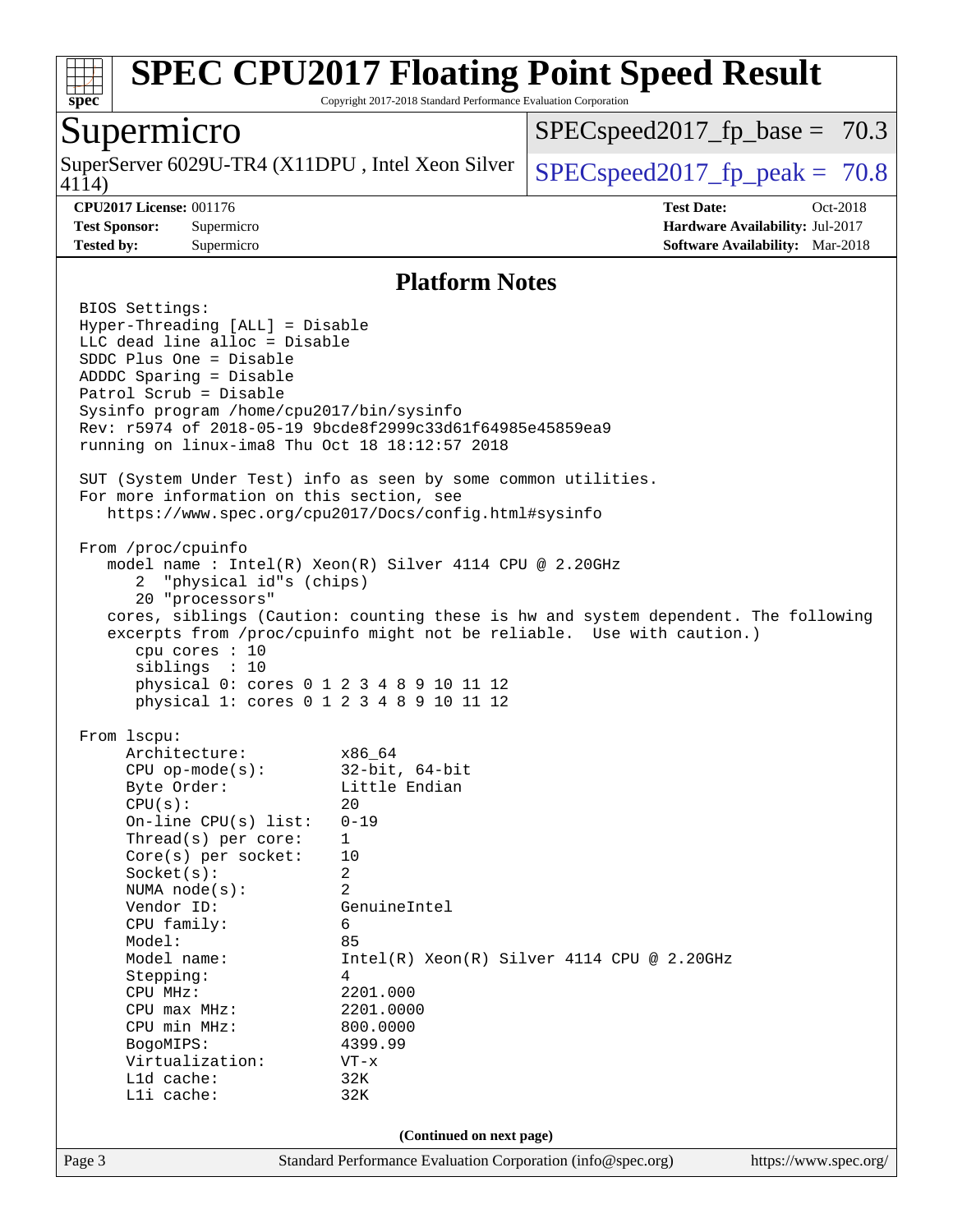

Copyright 2017-2018 Standard Performance Evaluation Corporation

## Supermicro

4114) SuperServer 6029U-TR4 (X11DPU, Intel Xeon Silver  $\big|$  SPECspeed2017 fp\_peak = 70.8

 $SPECspeed2017_fp\_base = 70.3$ 

#### **[CPU2017 License:](http://www.spec.org/auto/cpu2017/Docs/result-fields.html#CPU2017License)** 001176 **[Test Date:](http://www.spec.org/auto/cpu2017/Docs/result-fields.html#TestDate)** Oct-2018

**[Test Sponsor:](http://www.spec.org/auto/cpu2017/Docs/result-fields.html#TestSponsor)** Supermicro **[Hardware Availability:](http://www.spec.org/auto/cpu2017/Docs/result-fields.html#HardwareAvailability)** Jul-2017

**[Tested by:](http://www.spec.org/auto/cpu2017/Docs/result-fields.html#Testedby)** Supermicro **[Software Availability:](http://www.spec.org/auto/cpu2017/Docs/result-fields.html#SoftwareAvailability)** Mar-2018

#### **[Platform Notes \(Continued\)](http://www.spec.org/auto/cpu2017/Docs/result-fields.html#PlatformNotes)**

 L2 cache: 1024K L3 cache: 14080K NUMA node0 CPU(s): 0-9 NUMA node1 CPU(s): 10-19 Flags: fpu vme de pse tsc msr pae mce cx8 apic sep mtrr pge mca cmov pat pse36 clflush dts acpi mmx fxsr sse sse2 ss ht tm pbe syscall nx pdpe1gb rdtscp lm constant\_tsc art arch\_perfmon pebs bts rep\_good nopl xtopology nonstop\_tsc aperfmperf eagerfpu pni pclmulqdq dtes64 monitor ds\_cpl vmx smx est tm2 ssse3 sdbg fma cx16 xtpr pdcm pcid dca sse4\_1 sse4\_2 x2apic movbe popcnt tsc\_deadline\_timer aes xsave avx f16c rdrand lahf\_lm abm 3dnowprefetch ida arat epb invpcid\_single pln pts dtherm intel\_pt rsb\_ctxsw spec\_ctrl retpoline kaiser tpr\_shadow vnmi flexpriority ept vpid fsgsbase tsc\_adjust bmi1 hle avx2 smep bmi2 erms invpcid rtm cqm mpx avx512f avx512dq rdseed adx smap clflushopt clwb avx512cd avx512bw avx512vl xsaveopt xsavec xgetbv1 cqm\_llc cqm\_occup\_llc pku ospke /proc/cpuinfo cache data cache size : 14080 KB From numactl --hardware WARNING: a numactl 'node' might or might not correspond to a physical chip. available: 2 nodes (0-1) node 0 cpus: 0 1 2 3 4 5 6 7 8 9 node 0 size: 192093 MB node 0 free: 188248 MB node 1 cpus: 10 11 12 13 14 15 16 17 18 19 node 1 size: 193517 MB node 1 free: 189772 MB node distances: node 0 1 0: 10 21 1: 21 10 From /proc/meminfo MemTotal: 394865900 kB HugePages\_Total: 0 Hugepagesize: 2048 kB From /etc/\*release\* /etc/\*version\* SuSE-release: SUSE Linux Enterprise Server 12 (x86\_64) VERSION = 12 PATCHLEVEL = 3 # This file is deprecated and will be removed in a future service pack or release. # Please check /etc/os-release for details about this release. os-release: NAME="SLES" VERSION="12-SP3" **(Continued on next page)**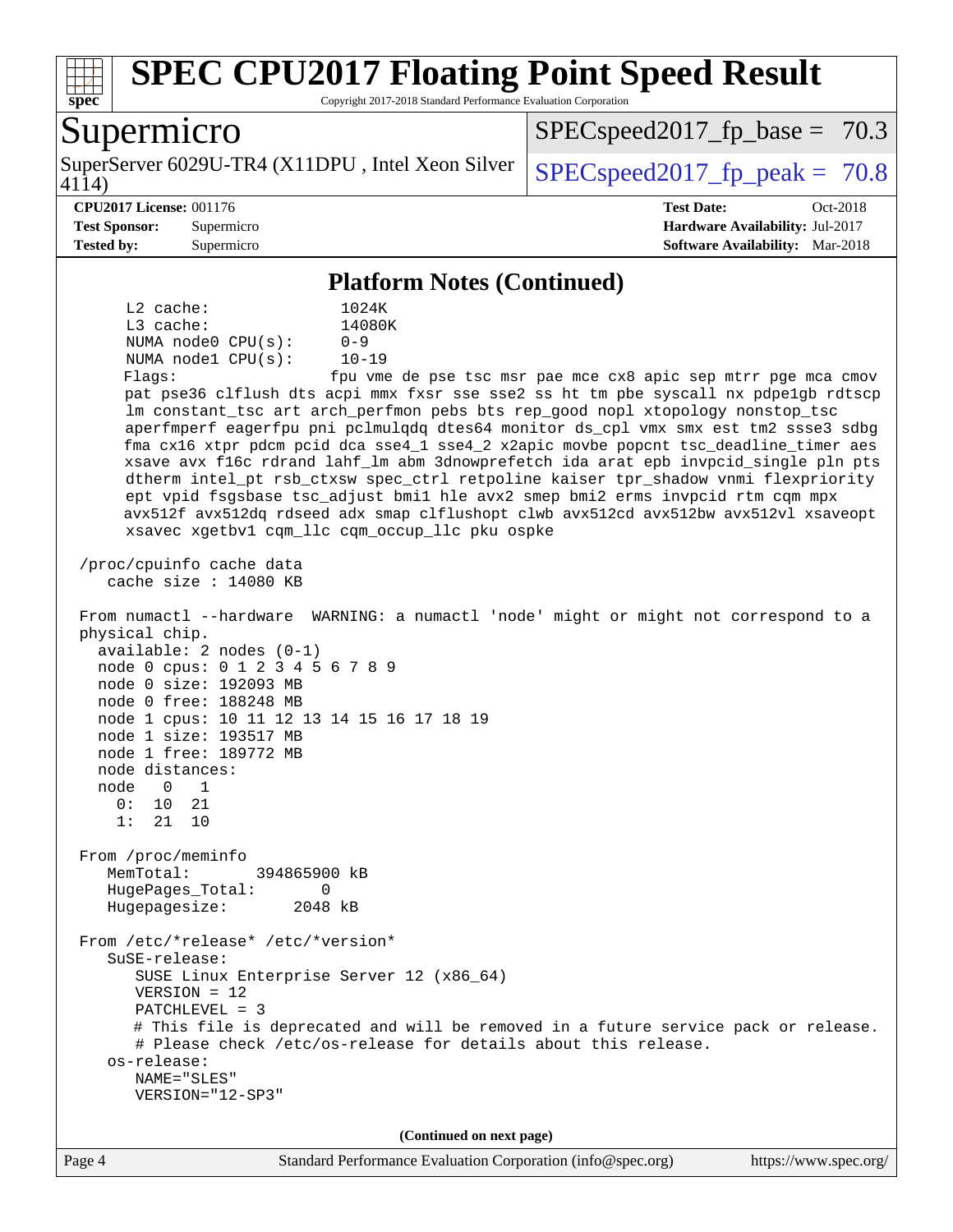

Copyright 2017-2018 Standard Performance Evaluation Corporation

### Supermicro

SuperServer 6029U-TR4 (X11DPU, Intel Xeon Silver  $\big|$  [SPECspeed2017\\_fp\\_peak =](http://www.spec.org/auto/cpu2017/Docs/result-fields.html#SPECspeed2017fppeak) 70.8

 $SPECspeed2017_fp\_base = 70.3$ 

4114)

**[CPU2017 License:](http://www.spec.org/auto/cpu2017/Docs/result-fields.html#CPU2017License)** 001176 **[Test Date:](http://www.spec.org/auto/cpu2017/Docs/result-fields.html#TestDate)** Oct-2018 **[Test Sponsor:](http://www.spec.org/auto/cpu2017/Docs/result-fields.html#TestSponsor)** Supermicro **[Hardware Availability:](http://www.spec.org/auto/cpu2017/Docs/result-fields.html#HardwareAvailability)** Jul-2017 **[Tested by:](http://www.spec.org/auto/cpu2017/Docs/result-fields.html#Testedby)** Supermicro **[Software Availability:](http://www.spec.org/auto/cpu2017/Docs/result-fields.html#SoftwareAvailability)** Mar-2018

#### **[Platform Notes \(Continued\)](http://www.spec.org/auto/cpu2017/Docs/result-fields.html#PlatformNotes)**

 VERSION\_ID="12.3" PRETTY\_NAME="SUSE Linux Enterprise Server 12 SP3" ID="sles" ANSI\_COLOR="0;32" CPE\_NAME="cpe:/o:suse:sles:12:sp3"

uname -a:

 Linux linux-ima8 4.4.114-94.11-default #1 SMP Thu Feb 1 19:28:26 UTC 2018 (4309ff9) x86\_64 x86\_64 x86\_64 GNU/Linux

Kernel self-reported vulnerability status:

 CVE-2017-5754 (Meltdown): Mitigation: PTI CVE-2017-5753 (Spectre variant 1): Mitigation: Barriers CVE-2017-5715 (Spectre variant 2): Mitigation: IBRS+IBPB

run-level 3 Oct 18 10:44

 SPEC is set to: /home/cpu2017 Filesystem Type Size Used Avail Use% Mounted on /dev/sda4 xfs 145G 44G 101G 31% /home

 Additional information from dmidecode follows. WARNING: Use caution when you interpret this section. The 'dmidecode' program reads system data which is "intended to allow hardware to be accurately determined", but the intent may not be met, as there are frequent changes to hardware, firmware, and the "DMTF SMBIOS" standard. BIOS American Megatrends Inc. 2.1a 08/23/2018 Memory: 12x NO DIMM NO DIMM

12x Samsung M393A4K40BB2-CTD 32 GB 2 rank 2666, configured at 2400

(End of data from sysinfo program)

#### **[Compiler Version Notes](http://www.spec.org/auto/cpu2017/Docs/result-fields.html#CompilerVersionNotes)**

Page 5 Standard Performance Evaluation Corporation [\(info@spec.org\)](mailto:info@spec.org) <https://www.spec.org/> ============================================================================== CC 619.1bm s(base) 638.imagick s(base, peak) 644.nab s(base, peak) ----------------------------------------------------------------------------- icc (ICC) 18.0.2 20180210 Copyright (C) 1985-2018 Intel Corporation. All rights reserved. ------------------------------------------------------------------------------ ============================================================================== CC 619.lbm\_s(peak) ----------------------------------------------------------------------------- icc (ICC) 18.0.2 20180210 **(Continued on next page)**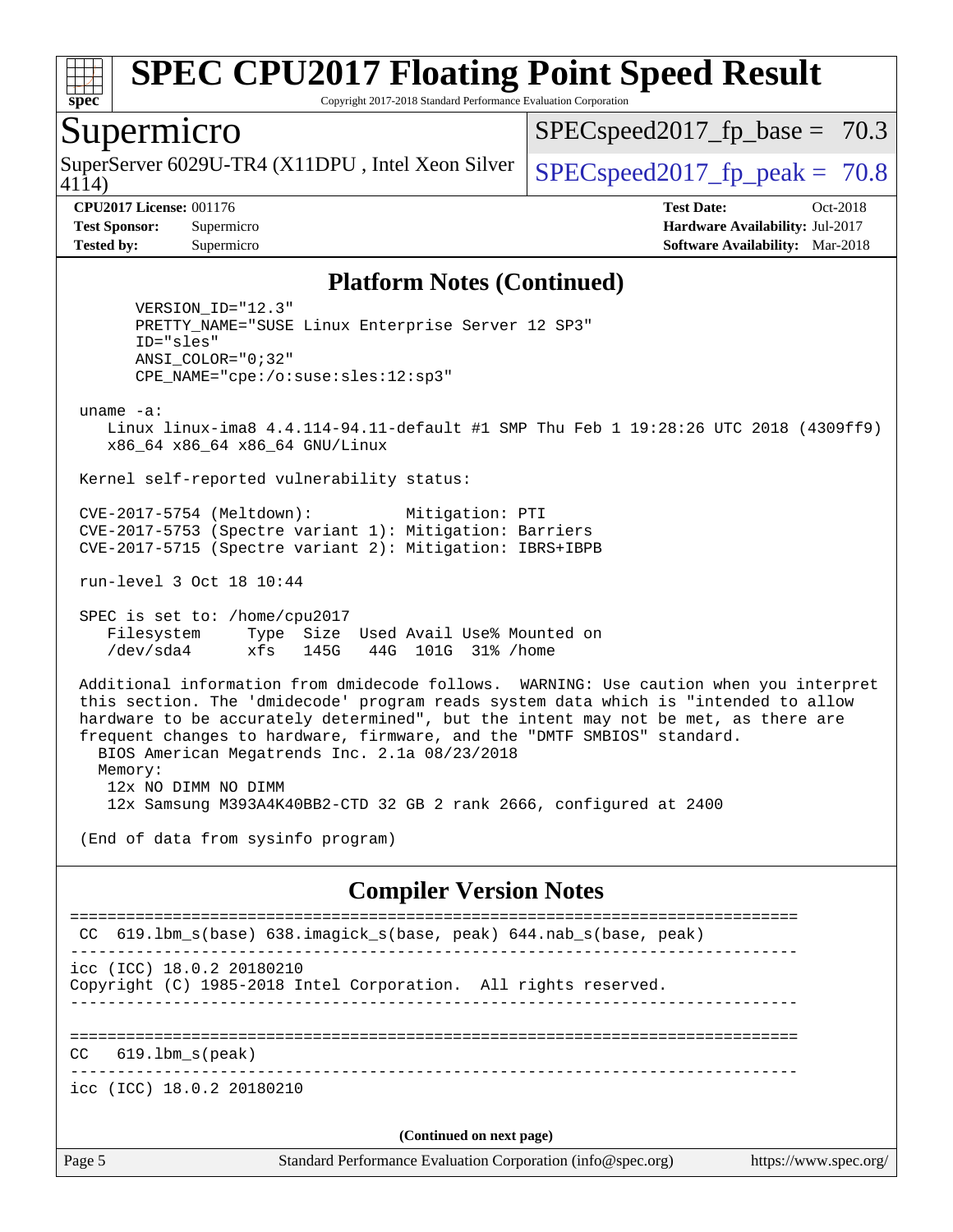

Copyright 2017-2018 Standard Performance Evaluation Corporation

# Supermicro

SuperServer 6029U-TR4 (X11DPU, Intel Xeon Silver  $\big|$  [SPECspeed2017\\_fp\\_peak =](http://www.spec.org/auto/cpu2017/Docs/result-fields.html#SPECspeed2017fppeak) 70.8

[SPECspeed2017\\_fp\\_base =](http://www.spec.org/auto/cpu2017/Docs/result-fields.html#SPECspeed2017fpbase) 70.3

4114)

**[CPU2017 License:](http://www.spec.org/auto/cpu2017/Docs/result-fields.html#CPU2017License)** 001176 **[Test Date:](http://www.spec.org/auto/cpu2017/Docs/result-fields.html#TestDate)** Oct-2018 **[Test Sponsor:](http://www.spec.org/auto/cpu2017/Docs/result-fields.html#TestSponsor)** Supermicro **[Hardware Availability:](http://www.spec.org/auto/cpu2017/Docs/result-fields.html#HardwareAvailability)** Jul-2017 **[Tested by:](http://www.spec.org/auto/cpu2017/Docs/result-fields.html#Testedby)** Supermicro **[Software Availability:](http://www.spec.org/auto/cpu2017/Docs/result-fields.html#SoftwareAvailability)** Mar-2018

#### **[Compiler Version Notes \(Continued\)](http://www.spec.org/auto/cpu2017/Docs/result-fields.html#CompilerVersionNotes)**

| Copyright (C) 1985-2018 Intel Corporation. All rights reserved.                                                               |                                              |  |
|-------------------------------------------------------------------------------------------------------------------------------|----------------------------------------------|--|
| FC 607.cactuBSSN_s(base, peak)                                                                                                |                                              |  |
| icpc (ICC) 18.0.2 20180210<br>Copyright (C) 1985-2018 Intel Corporation.<br>icc (ICC) 18.0.2 20180210                         | All rights reserved.                         |  |
| Copyright (C) 1985-2018 Intel Corporation.<br>ifort (IFORT) 18.0.2 20180210<br>Copyright (C) 1985-2018 Intel Corporation.     | All rights reserved.<br>All rights reserved. |  |
|                                                                                                                               |                                              |  |
| FC 603.bwaves_s(base) 649.fotonik3d_s(base) 654.roms_s(base, peak)                                                            |                                              |  |
| ifort (IFORT) 18.0.2 20180210<br>Copyright (C) 1985-2018 Intel Corporation. All rights reserved.                              |                                              |  |
|                                                                                                                               |                                              |  |
| 603.bwaves_s(peak) 649.fotonik3d_s(peak)<br>FC                                                                                |                                              |  |
| ifort (IFORT) 18.0.2 20180210<br>Copyright (C) 1985-2018 Intel Corporation. All rights reserved.                              |                                              |  |
| $CC$ 621.wrf_s(base) 627.cam4_s(base, peak) 628.pop2_s(base)                                                                  |                                              |  |
| ifort (IFORT) 18.0.2 20180210<br>Copyright (C) 1985-2018 Intel Corporation.<br>icc (ICC) 18.0.2 20180210                      | All rights reserved.                         |  |
| Copyright (C) 1985-2018 Intel Corporation.                                                                                    | All rights reserved.                         |  |
| 621.wrf_s(peak) 628.pop2_s(peak)<br>CC.                                                                                       |                                              |  |
| ifort (IFORT) 18.0.2 20180210<br>Copyright (C) 1985-2018 Intel Corporation. All rights reserved.<br>icc (ICC) 18.0.2 20180210 |                                              |  |
| Copyright (C) 1985-2018 Intel Corporation. All rights reserved.                                                               |                                              |  |
|                                                                                                                               |                                              |  |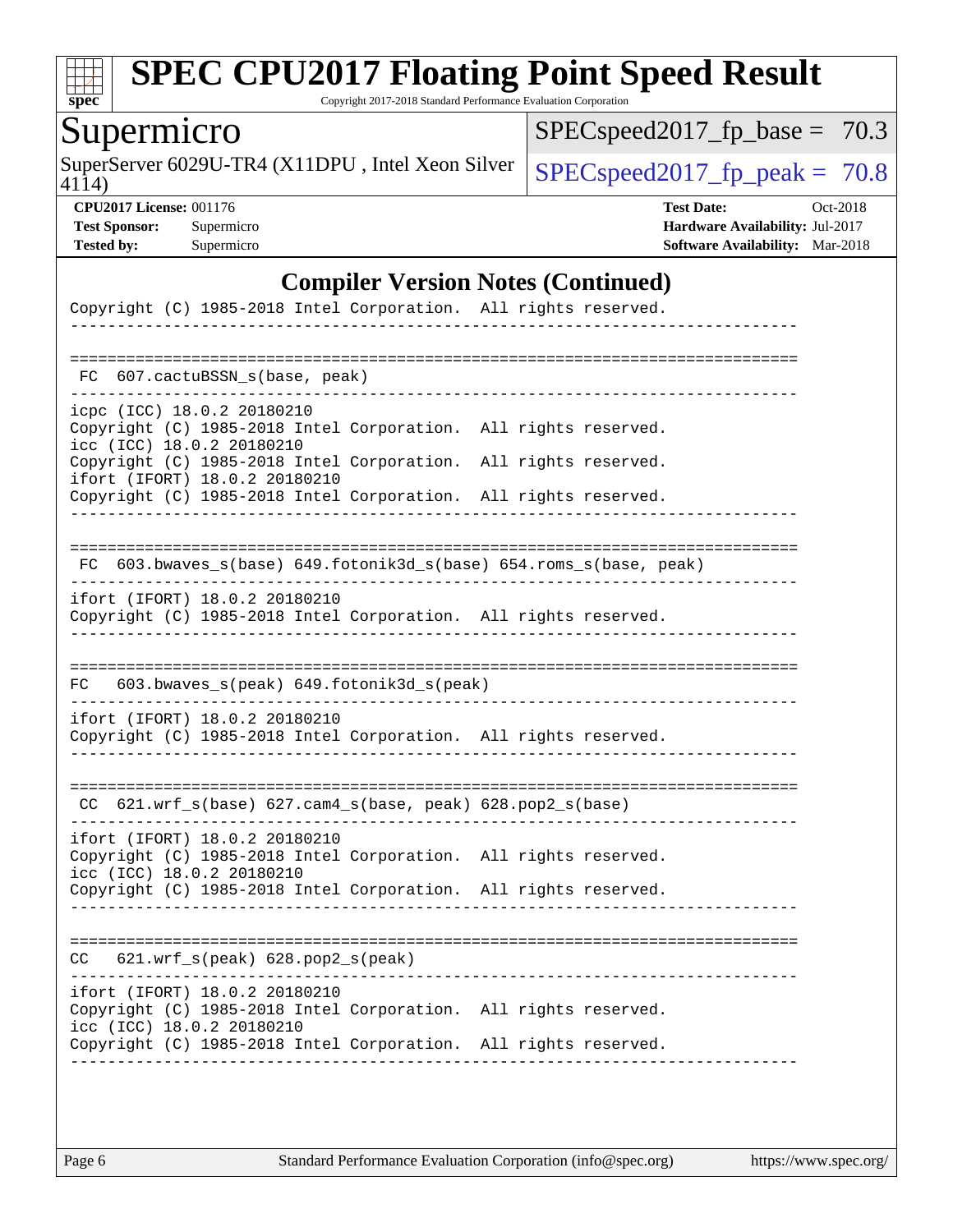

Copyright 2017-2018 Standard Performance Evaluation Corporation

### Supermicro

4114) SuperServer 6029U-TR4 (X11DPU, Intel Xeon Silver  $\big|$  SPECspeed2017 fp\_peak = 70.8

 $SPECspeed2017<sub>fp</sub> base = 70.3$ 

**[CPU2017 License:](http://www.spec.org/auto/cpu2017/Docs/result-fields.html#CPU2017License)** 001176 **[Test Date:](http://www.spec.org/auto/cpu2017/Docs/result-fields.html#TestDate)** Oct-2018 **[Test Sponsor:](http://www.spec.org/auto/cpu2017/Docs/result-fields.html#TestSponsor)** Supermicro **[Hardware Availability:](http://www.spec.org/auto/cpu2017/Docs/result-fields.html#HardwareAvailability)** Jul-2017 **[Tested by:](http://www.spec.org/auto/cpu2017/Docs/result-fields.html#Testedby)** Supermicro **[Software Availability:](http://www.spec.org/auto/cpu2017/Docs/result-fields.html#SoftwareAvailability)** Mar-2018

# **[Base Compiler Invocation](http://www.spec.org/auto/cpu2017/Docs/result-fields.html#BaseCompilerInvocation)**

[C benchmarks](http://www.spec.org/auto/cpu2017/Docs/result-fields.html#Cbenchmarks): [icc -m64 -std=c11](http://www.spec.org/cpu2017/results/res2018q4/cpu2017-20181029-09401.flags.html#user_CCbase_intel_icc_64bit_c11_33ee0cdaae7deeeab2a9725423ba97205ce30f63b9926c2519791662299b76a0318f32ddfffdc46587804de3178b4f9328c46fa7c2b0cd779d7a61945c91cd35)

[Fortran benchmarks](http://www.spec.org/auto/cpu2017/Docs/result-fields.html#Fortranbenchmarks): [ifort -m64](http://www.spec.org/cpu2017/results/res2018q4/cpu2017-20181029-09401.flags.html#user_FCbase_intel_ifort_64bit_24f2bb282fbaeffd6157abe4f878425411749daecae9a33200eee2bee2fe76f3b89351d69a8130dd5949958ce389cf37ff59a95e7a40d588e8d3a57e0c3fd751)

[Benchmarks using both Fortran and C](http://www.spec.org/auto/cpu2017/Docs/result-fields.html#BenchmarksusingbothFortranandC): [ifort -m64](http://www.spec.org/cpu2017/results/res2018q4/cpu2017-20181029-09401.flags.html#user_CC_FCbase_intel_ifort_64bit_24f2bb282fbaeffd6157abe4f878425411749daecae9a33200eee2bee2fe76f3b89351d69a8130dd5949958ce389cf37ff59a95e7a40d588e8d3a57e0c3fd751) [icc -m64 -std=c11](http://www.spec.org/cpu2017/results/res2018q4/cpu2017-20181029-09401.flags.html#user_CC_FCbase_intel_icc_64bit_c11_33ee0cdaae7deeeab2a9725423ba97205ce30f63b9926c2519791662299b76a0318f32ddfffdc46587804de3178b4f9328c46fa7c2b0cd779d7a61945c91cd35)

[Benchmarks using Fortran, C, and C++](http://www.spec.org/auto/cpu2017/Docs/result-fields.html#BenchmarksusingFortranCandCXX): [icpc -m64](http://www.spec.org/cpu2017/results/res2018q4/cpu2017-20181029-09401.flags.html#user_CC_CXX_FCbase_intel_icpc_64bit_4ecb2543ae3f1412ef961e0650ca070fec7b7afdcd6ed48761b84423119d1bf6bdf5cad15b44d48e7256388bc77273b966e5eb805aefd121eb22e9299b2ec9d9) [icc -m64 -std=c11](http://www.spec.org/cpu2017/results/res2018q4/cpu2017-20181029-09401.flags.html#user_CC_CXX_FCbase_intel_icc_64bit_c11_33ee0cdaae7deeeab2a9725423ba97205ce30f63b9926c2519791662299b76a0318f32ddfffdc46587804de3178b4f9328c46fa7c2b0cd779d7a61945c91cd35) [ifort -m64](http://www.spec.org/cpu2017/results/res2018q4/cpu2017-20181029-09401.flags.html#user_CC_CXX_FCbase_intel_ifort_64bit_24f2bb282fbaeffd6157abe4f878425411749daecae9a33200eee2bee2fe76f3b89351d69a8130dd5949958ce389cf37ff59a95e7a40d588e8d3a57e0c3fd751)

# **[Base Portability Flags](http://www.spec.org/auto/cpu2017/Docs/result-fields.html#BasePortabilityFlags)**

 603.bwaves\_s: [-DSPEC\\_LP64](http://www.spec.org/cpu2017/results/res2018q4/cpu2017-20181029-09401.flags.html#suite_basePORTABILITY603_bwaves_s_DSPEC_LP64) 607.cactuBSSN\_s: [-DSPEC\\_LP64](http://www.spec.org/cpu2017/results/res2018q4/cpu2017-20181029-09401.flags.html#suite_basePORTABILITY607_cactuBSSN_s_DSPEC_LP64) 619.lbm\_s: [-DSPEC\\_LP64](http://www.spec.org/cpu2017/results/res2018q4/cpu2017-20181029-09401.flags.html#suite_basePORTABILITY619_lbm_s_DSPEC_LP64) 621.wrf\_s: [-DSPEC\\_LP64](http://www.spec.org/cpu2017/results/res2018q4/cpu2017-20181029-09401.flags.html#suite_basePORTABILITY621_wrf_s_DSPEC_LP64) [-DSPEC\\_CASE\\_FLAG](http://www.spec.org/cpu2017/results/res2018q4/cpu2017-20181029-09401.flags.html#b621.wrf_s_baseCPORTABILITY_DSPEC_CASE_FLAG) [-convert big\\_endian](http://www.spec.org/cpu2017/results/res2018q4/cpu2017-20181029-09401.flags.html#user_baseFPORTABILITY621_wrf_s_convert_big_endian_c3194028bc08c63ac5d04de18c48ce6d347e4e562e8892b8bdbdc0214820426deb8554edfa529a3fb25a586e65a3d812c835984020483e7e73212c4d31a38223) 627.cam4\_s: [-DSPEC\\_LP64](http://www.spec.org/cpu2017/results/res2018q4/cpu2017-20181029-09401.flags.html#suite_basePORTABILITY627_cam4_s_DSPEC_LP64) [-DSPEC\\_CASE\\_FLAG](http://www.spec.org/cpu2017/results/res2018q4/cpu2017-20181029-09401.flags.html#b627.cam4_s_baseCPORTABILITY_DSPEC_CASE_FLAG) 628.pop2\_s: [-DSPEC\\_LP64](http://www.spec.org/cpu2017/results/res2018q4/cpu2017-20181029-09401.flags.html#suite_basePORTABILITY628_pop2_s_DSPEC_LP64) [-DSPEC\\_CASE\\_FLAG](http://www.spec.org/cpu2017/results/res2018q4/cpu2017-20181029-09401.flags.html#b628.pop2_s_baseCPORTABILITY_DSPEC_CASE_FLAG) [-convert big\\_endian](http://www.spec.org/cpu2017/results/res2018q4/cpu2017-20181029-09401.flags.html#user_baseFPORTABILITY628_pop2_s_convert_big_endian_c3194028bc08c63ac5d04de18c48ce6d347e4e562e8892b8bdbdc0214820426deb8554edfa529a3fb25a586e65a3d812c835984020483e7e73212c4d31a38223) [-assume byterecl](http://www.spec.org/cpu2017/results/res2018q4/cpu2017-20181029-09401.flags.html#user_baseFPORTABILITY628_pop2_s_assume_byterecl_7e47d18b9513cf18525430bbf0f2177aa9bf368bc7a059c09b2c06a34b53bd3447c950d3f8d6c70e3faf3a05c8557d66a5798b567902e8849adc142926523472) 638.imagick\_s: [-DSPEC\\_LP64](http://www.spec.org/cpu2017/results/res2018q4/cpu2017-20181029-09401.flags.html#suite_basePORTABILITY638_imagick_s_DSPEC_LP64) 644.nab\_s: [-DSPEC\\_LP64](http://www.spec.org/cpu2017/results/res2018q4/cpu2017-20181029-09401.flags.html#suite_basePORTABILITY644_nab_s_DSPEC_LP64) 649.fotonik3d\_s: [-DSPEC\\_LP64](http://www.spec.org/cpu2017/results/res2018q4/cpu2017-20181029-09401.flags.html#suite_basePORTABILITY649_fotonik3d_s_DSPEC_LP64) 654.roms\_s: [-DSPEC\\_LP64](http://www.spec.org/cpu2017/results/res2018q4/cpu2017-20181029-09401.flags.html#suite_basePORTABILITY654_roms_s_DSPEC_LP64)

# **[Base Optimization Flags](http://www.spec.org/auto/cpu2017/Docs/result-fields.html#BaseOptimizationFlags)**

#### [C benchmarks](http://www.spec.org/auto/cpu2017/Docs/result-fields.html#Cbenchmarks):

[-Wl,-z,muldefs](http://www.spec.org/cpu2017/results/res2018q4/cpu2017-20181029-09401.flags.html#user_CCbase_link_force_multiple1_b4cbdb97b34bdee9ceefcfe54f4c8ea74255f0b02a4b23e853cdb0e18eb4525ac79b5a88067c842dd0ee6996c24547a27a4b99331201badda8798ef8a743f577) [-xCORE-AVX512](http://www.spec.org/cpu2017/results/res2018q4/cpu2017-20181029-09401.flags.html#user_CCbase_f-xCORE-AVX512) [-ipo](http://www.spec.org/cpu2017/results/res2018q4/cpu2017-20181029-09401.flags.html#user_CCbase_f-ipo) [-O3](http://www.spec.org/cpu2017/results/res2018q4/cpu2017-20181029-09401.flags.html#user_CCbase_f-O3) [-no-prec-div](http://www.spec.org/cpu2017/results/res2018q4/cpu2017-20181029-09401.flags.html#user_CCbase_f-no-prec-div) [-qopt-prefetch](http://www.spec.org/cpu2017/results/res2018q4/cpu2017-20181029-09401.flags.html#user_CCbase_f-qopt-prefetch) [-ffinite-math-only](http://www.spec.org/cpu2017/results/res2018q4/cpu2017-20181029-09401.flags.html#user_CCbase_f_finite_math_only_cb91587bd2077682c4b38af759c288ed7c732db004271a9512da14a4f8007909a5f1427ecbf1a0fb78ff2a814402c6114ac565ca162485bbcae155b5e4258871) [-qopt-mem-layout-trans=3](http://www.spec.org/cpu2017/results/res2018q4/cpu2017-20181029-09401.flags.html#user_CCbase_f-qopt-mem-layout-trans_de80db37974c74b1f0e20d883f0b675c88c3b01e9d123adea9b28688d64333345fb62bc4a798493513fdb68f60282f9a726aa07f478b2f7113531aecce732043) [-qopenmp](http://www.spec.org/cpu2017/results/res2018q4/cpu2017-20181029-09401.flags.html#user_CCbase_qopenmp_16be0c44f24f464004c6784a7acb94aca937f053568ce72f94b139a11c7c168634a55f6653758ddd83bcf7b8463e8028bb0b48b77bcddc6b78d5d95bb1df2967) [-DSPEC\\_OPENMP](http://www.spec.org/cpu2017/results/res2018q4/cpu2017-20181029-09401.flags.html#suite_CCbase_DSPEC_OPENMP) [-L/usr/local/je5.0.1-64/lib](http://www.spec.org/cpu2017/results/res2018q4/cpu2017-20181029-09401.flags.html#user_CCbase_jemalloc_link_path64_4b10a636b7bce113509b17f3bd0d6226c5fb2346b9178c2d0232c14f04ab830f976640479e5c33dc2bcbbdad86ecfb6634cbbd4418746f06f368b512fced5394) [-ljemalloc](http://www.spec.org/cpu2017/results/res2018q4/cpu2017-20181029-09401.flags.html#user_CCbase_jemalloc_link_lib_d1249b907c500fa1c0672f44f562e3d0f79738ae9e3c4a9c376d49f265a04b9c99b167ecedbf6711b3085be911c67ff61f150a17b3472be731631ba4d0471706)

#### [Fortran benchmarks](http://www.spec.org/auto/cpu2017/Docs/result-fields.html#Fortranbenchmarks):

[-Wl,-z,muldefs](http://www.spec.org/cpu2017/results/res2018q4/cpu2017-20181029-09401.flags.html#user_FCbase_link_force_multiple1_b4cbdb97b34bdee9ceefcfe54f4c8ea74255f0b02a4b23e853cdb0e18eb4525ac79b5a88067c842dd0ee6996c24547a27a4b99331201badda8798ef8a743f577) [-DSPEC\\_OPENMP](http://www.spec.org/cpu2017/results/res2018q4/cpu2017-20181029-09401.flags.html#suite_FCbase_DSPEC_OPENMP) [-xCORE-AVX512](http://www.spec.org/cpu2017/results/res2018q4/cpu2017-20181029-09401.flags.html#user_FCbase_f-xCORE-AVX512) [-ipo](http://www.spec.org/cpu2017/results/res2018q4/cpu2017-20181029-09401.flags.html#user_FCbase_f-ipo) [-O3](http://www.spec.org/cpu2017/results/res2018q4/cpu2017-20181029-09401.flags.html#user_FCbase_f-O3) [-no-prec-div](http://www.spec.org/cpu2017/results/res2018q4/cpu2017-20181029-09401.flags.html#user_FCbase_f-no-prec-div) [-qopt-prefetch](http://www.spec.org/cpu2017/results/res2018q4/cpu2017-20181029-09401.flags.html#user_FCbase_f-qopt-prefetch) [-ffinite-math-only](http://www.spec.org/cpu2017/results/res2018q4/cpu2017-20181029-09401.flags.html#user_FCbase_f_finite_math_only_cb91587bd2077682c4b38af759c288ed7c732db004271a9512da14a4f8007909a5f1427ecbf1a0fb78ff2a814402c6114ac565ca162485bbcae155b5e4258871) [-qopt-mem-layout-trans=3](http://www.spec.org/cpu2017/results/res2018q4/cpu2017-20181029-09401.flags.html#user_FCbase_f-qopt-mem-layout-trans_de80db37974c74b1f0e20d883f0b675c88c3b01e9d123adea9b28688d64333345fb62bc4a798493513fdb68f60282f9a726aa07f478b2f7113531aecce732043) [-qopenmp](http://www.spec.org/cpu2017/results/res2018q4/cpu2017-20181029-09401.flags.html#user_FCbase_qopenmp_16be0c44f24f464004c6784a7acb94aca937f053568ce72f94b139a11c7c168634a55f6653758ddd83bcf7b8463e8028bb0b48b77bcddc6b78d5d95bb1df2967) [-nostandard-realloc-lhs](http://www.spec.org/cpu2017/results/res2018q4/cpu2017-20181029-09401.flags.html#user_FCbase_f_2003_std_realloc_82b4557e90729c0f113870c07e44d33d6f5a304b4f63d4c15d2d0f1fab99f5daaed73bdb9275d9ae411527f28b936061aa8b9c8f2d63842963b95c9dd6426b8a) [-L/usr/local/je5.0.1-64/lib](http://www.spec.org/cpu2017/results/res2018q4/cpu2017-20181029-09401.flags.html#user_FCbase_jemalloc_link_path64_4b10a636b7bce113509b17f3bd0d6226c5fb2346b9178c2d0232c14f04ab830f976640479e5c33dc2bcbbdad86ecfb6634cbbd4418746f06f368b512fced5394) [-ljemalloc](http://www.spec.org/cpu2017/results/res2018q4/cpu2017-20181029-09401.flags.html#user_FCbase_jemalloc_link_lib_d1249b907c500fa1c0672f44f562e3d0f79738ae9e3c4a9c376d49f265a04b9c99b167ecedbf6711b3085be911c67ff61f150a17b3472be731631ba4d0471706)

[Benchmarks using both Fortran and C](http://www.spec.org/auto/cpu2017/Docs/result-fields.html#BenchmarksusingbothFortranandC):

[-Wl,-z,muldefs](http://www.spec.org/cpu2017/results/res2018q4/cpu2017-20181029-09401.flags.html#user_CC_FCbase_link_force_multiple1_b4cbdb97b34bdee9ceefcfe54f4c8ea74255f0b02a4b23e853cdb0e18eb4525ac79b5a88067c842dd0ee6996c24547a27a4b99331201badda8798ef8a743f577) [-xCORE-AVX512](http://www.spec.org/cpu2017/results/res2018q4/cpu2017-20181029-09401.flags.html#user_CC_FCbase_f-xCORE-AVX512) [-ipo](http://www.spec.org/cpu2017/results/res2018q4/cpu2017-20181029-09401.flags.html#user_CC_FCbase_f-ipo) [-O3](http://www.spec.org/cpu2017/results/res2018q4/cpu2017-20181029-09401.flags.html#user_CC_FCbase_f-O3) [-no-prec-div](http://www.spec.org/cpu2017/results/res2018q4/cpu2017-20181029-09401.flags.html#user_CC_FCbase_f-no-prec-div) [-qopt-prefetch](http://www.spec.org/cpu2017/results/res2018q4/cpu2017-20181029-09401.flags.html#user_CC_FCbase_f-qopt-prefetch) [-ffinite-math-only](http://www.spec.org/cpu2017/results/res2018q4/cpu2017-20181029-09401.flags.html#user_CC_FCbase_f_finite_math_only_cb91587bd2077682c4b38af759c288ed7c732db004271a9512da14a4f8007909a5f1427ecbf1a0fb78ff2a814402c6114ac565ca162485bbcae155b5e4258871) [-qopt-mem-layout-trans=3](http://www.spec.org/cpu2017/results/res2018q4/cpu2017-20181029-09401.flags.html#user_CC_FCbase_f-qopt-mem-layout-trans_de80db37974c74b1f0e20d883f0b675c88c3b01e9d123adea9b28688d64333345fb62bc4a798493513fdb68f60282f9a726aa07f478b2f7113531aecce732043) [-qopenmp](http://www.spec.org/cpu2017/results/res2018q4/cpu2017-20181029-09401.flags.html#user_CC_FCbase_qopenmp_16be0c44f24f464004c6784a7acb94aca937f053568ce72f94b139a11c7c168634a55f6653758ddd83bcf7b8463e8028bb0b48b77bcddc6b78d5d95bb1df2967) [-DSPEC\\_OPENMP](http://www.spec.org/cpu2017/results/res2018q4/cpu2017-20181029-09401.flags.html#suite_CC_FCbase_DSPEC_OPENMP) [-nostandard-realloc-lhs](http://www.spec.org/cpu2017/results/res2018q4/cpu2017-20181029-09401.flags.html#user_CC_FCbase_f_2003_std_realloc_82b4557e90729c0f113870c07e44d33d6f5a304b4f63d4c15d2d0f1fab99f5daaed73bdb9275d9ae411527f28b936061aa8b9c8f2d63842963b95c9dd6426b8a) [-L/usr/local/je5.0.1-64/lib](http://www.spec.org/cpu2017/results/res2018q4/cpu2017-20181029-09401.flags.html#user_CC_FCbase_jemalloc_link_path64_4b10a636b7bce113509b17f3bd0d6226c5fb2346b9178c2d0232c14f04ab830f976640479e5c33dc2bcbbdad86ecfb6634cbbd4418746f06f368b512fced5394) [-ljemalloc](http://www.spec.org/cpu2017/results/res2018q4/cpu2017-20181029-09401.flags.html#user_CC_FCbase_jemalloc_link_lib_d1249b907c500fa1c0672f44f562e3d0f79738ae9e3c4a9c376d49f265a04b9c99b167ecedbf6711b3085be911c67ff61f150a17b3472be731631ba4d0471706)

**(Continued on next page)**

| Page 7 | Standard Performance Evaluation Corporation (info@spec.org) | https://www.spec.org/ |
|--------|-------------------------------------------------------------|-----------------------|
|        |                                                             |                       |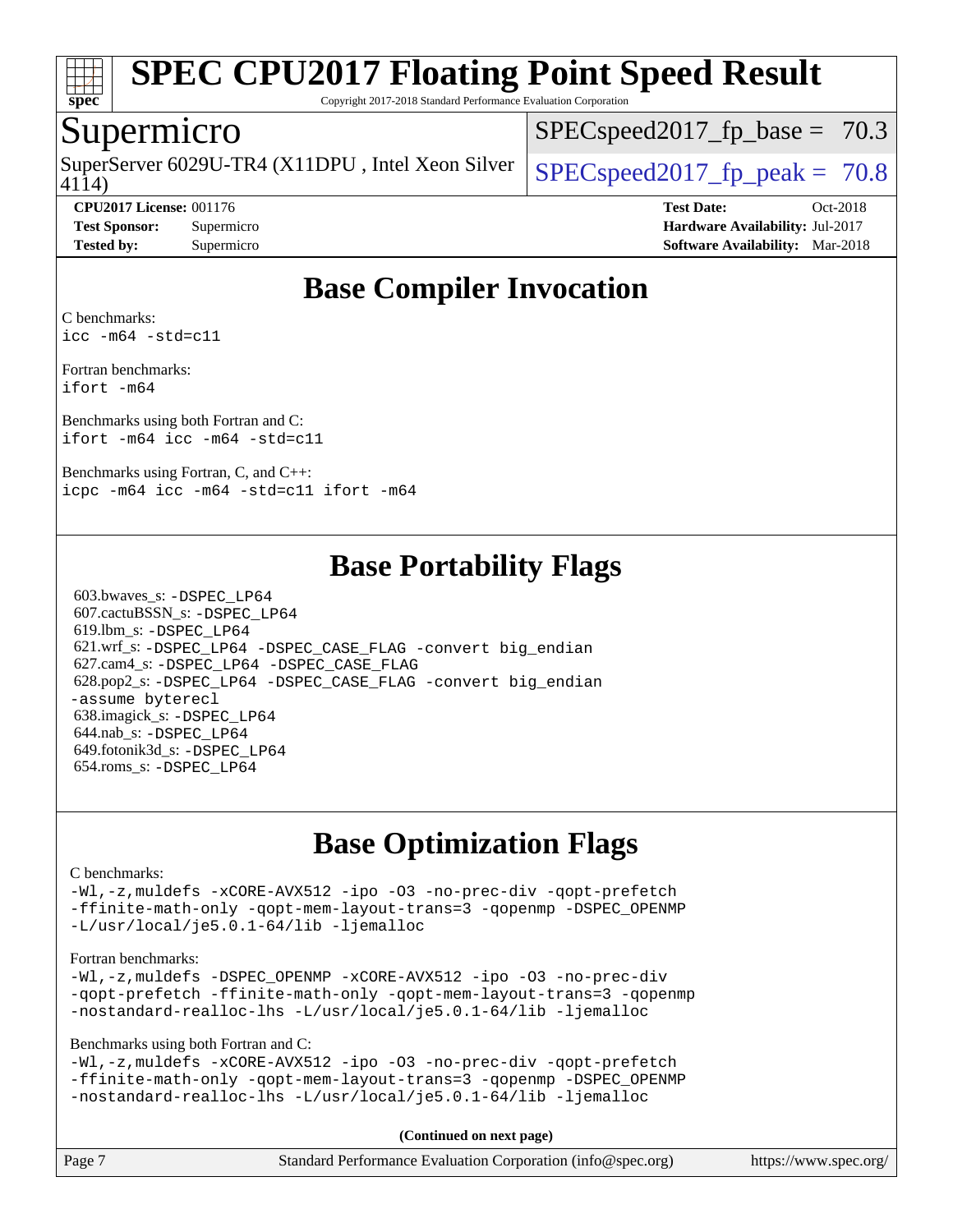

Copyright 2017-2018 Standard Performance Evaluation Corporation

### Supermicro

4114) SuperServer 6029U-TR4 (X11DPU, Intel Xeon Silver  $\big|$  SPECspeed2017 fp\_peak = 70.8

 $SPECspeed2017<sub>fp</sub> base = 70.3$ 

**[CPU2017 License:](http://www.spec.org/auto/cpu2017/Docs/result-fields.html#CPU2017License)** 001176 **[Test Date:](http://www.spec.org/auto/cpu2017/Docs/result-fields.html#TestDate)** Oct-2018 **[Test Sponsor:](http://www.spec.org/auto/cpu2017/Docs/result-fields.html#TestSponsor)** Supermicro **[Hardware Availability:](http://www.spec.org/auto/cpu2017/Docs/result-fields.html#HardwareAvailability)** Jul-2017 **[Tested by:](http://www.spec.org/auto/cpu2017/Docs/result-fields.html#Testedby)** Supermicro **[Software Availability:](http://www.spec.org/auto/cpu2017/Docs/result-fields.html#SoftwareAvailability)** Mar-2018

# **[Base Optimization Flags \(Continued\)](http://www.spec.org/auto/cpu2017/Docs/result-fields.html#BaseOptimizationFlags)**

[Benchmarks using Fortran, C, and C++:](http://www.spec.org/auto/cpu2017/Docs/result-fields.html#BenchmarksusingFortranCandCXX)

[-Wl,-z,muldefs](http://www.spec.org/cpu2017/results/res2018q4/cpu2017-20181029-09401.flags.html#user_CC_CXX_FCbase_link_force_multiple1_b4cbdb97b34bdee9ceefcfe54f4c8ea74255f0b02a4b23e853cdb0e18eb4525ac79b5a88067c842dd0ee6996c24547a27a4b99331201badda8798ef8a743f577) [-xCORE-AVX512](http://www.spec.org/cpu2017/results/res2018q4/cpu2017-20181029-09401.flags.html#user_CC_CXX_FCbase_f-xCORE-AVX512) [-ipo](http://www.spec.org/cpu2017/results/res2018q4/cpu2017-20181029-09401.flags.html#user_CC_CXX_FCbase_f-ipo) [-O3](http://www.spec.org/cpu2017/results/res2018q4/cpu2017-20181029-09401.flags.html#user_CC_CXX_FCbase_f-O3) [-no-prec-div](http://www.spec.org/cpu2017/results/res2018q4/cpu2017-20181029-09401.flags.html#user_CC_CXX_FCbase_f-no-prec-div) [-qopt-prefetch](http://www.spec.org/cpu2017/results/res2018q4/cpu2017-20181029-09401.flags.html#user_CC_CXX_FCbase_f-qopt-prefetch) [-ffinite-math-only](http://www.spec.org/cpu2017/results/res2018q4/cpu2017-20181029-09401.flags.html#user_CC_CXX_FCbase_f_finite_math_only_cb91587bd2077682c4b38af759c288ed7c732db004271a9512da14a4f8007909a5f1427ecbf1a0fb78ff2a814402c6114ac565ca162485bbcae155b5e4258871) [-qopt-mem-layout-trans=3](http://www.spec.org/cpu2017/results/res2018q4/cpu2017-20181029-09401.flags.html#user_CC_CXX_FCbase_f-qopt-mem-layout-trans_de80db37974c74b1f0e20d883f0b675c88c3b01e9d123adea9b28688d64333345fb62bc4a798493513fdb68f60282f9a726aa07f478b2f7113531aecce732043) [-qopenmp](http://www.spec.org/cpu2017/results/res2018q4/cpu2017-20181029-09401.flags.html#user_CC_CXX_FCbase_qopenmp_16be0c44f24f464004c6784a7acb94aca937f053568ce72f94b139a11c7c168634a55f6653758ddd83bcf7b8463e8028bb0b48b77bcddc6b78d5d95bb1df2967) [-DSPEC\\_OPENMP](http://www.spec.org/cpu2017/results/res2018q4/cpu2017-20181029-09401.flags.html#suite_CC_CXX_FCbase_DSPEC_OPENMP) [-nostandard-realloc-lhs](http://www.spec.org/cpu2017/results/res2018q4/cpu2017-20181029-09401.flags.html#user_CC_CXX_FCbase_f_2003_std_realloc_82b4557e90729c0f113870c07e44d33d6f5a304b4f63d4c15d2d0f1fab99f5daaed73bdb9275d9ae411527f28b936061aa8b9c8f2d63842963b95c9dd6426b8a) [-L/usr/local/je5.0.1-64/lib](http://www.spec.org/cpu2017/results/res2018q4/cpu2017-20181029-09401.flags.html#user_CC_CXX_FCbase_jemalloc_link_path64_4b10a636b7bce113509b17f3bd0d6226c5fb2346b9178c2d0232c14f04ab830f976640479e5c33dc2bcbbdad86ecfb6634cbbd4418746f06f368b512fced5394) [-ljemalloc](http://www.spec.org/cpu2017/results/res2018q4/cpu2017-20181029-09401.flags.html#user_CC_CXX_FCbase_jemalloc_link_lib_d1249b907c500fa1c0672f44f562e3d0f79738ae9e3c4a9c376d49f265a04b9c99b167ecedbf6711b3085be911c67ff61f150a17b3472be731631ba4d0471706)

# **[Peak Compiler Invocation](http://www.spec.org/auto/cpu2017/Docs/result-fields.html#PeakCompilerInvocation)**

[C benchmarks](http://www.spec.org/auto/cpu2017/Docs/result-fields.html#Cbenchmarks): [icc -m64 -std=c11](http://www.spec.org/cpu2017/results/res2018q4/cpu2017-20181029-09401.flags.html#user_CCpeak_intel_icc_64bit_c11_33ee0cdaae7deeeab2a9725423ba97205ce30f63b9926c2519791662299b76a0318f32ddfffdc46587804de3178b4f9328c46fa7c2b0cd779d7a61945c91cd35)

[Fortran benchmarks](http://www.spec.org/auto/cpu2017/Docs/result-fields.html#Fortranbenchmarks): [ifort -m64](http://www.spec.org/cpu2017/results/res2018q4/cpu2017-20181029-09401.flags.html#user_FCpeak_intel_ifort_64bit_24f2bb282fbaeffd6157abe4f878425411749daecae9a33200eee2bee2fe76f3b89351d69a8130dd5949958ce389cf37ff59a95e7a40d588e8d3a57e0c3fd751)

[Benchmarks using both Fortran and C](http://www.spec.org/auto/cpu2017/Docs/result-fields.html#BenchmarksusingbothFortranandC): [ifort -m64](http://www.spec.org/cpu2017/results/res2018q4/cpu2017-20181029-09401.flags.html#user_CC_FCpeak_intel_ifort_64bit_24f2bb282fbaeffd6157abe4f878425411749daecae9a33200eee2bee2fe76f3b89351d69a8130dd5949958ce389cf37ff59a95e7a40d588e8d3a57e0c3fd751) [icc -m64 -std=c11](http://www.spec.org/cpu2017/results/res2018q4/cpu2017-20181029-09401.flags.html#user_CC_FCpeak_intel_icc_64bit_c11_33ee0cdaae7deeeab2a9725423ba97205ce30f63b9926c2519791662299b76a0318f32ddfffdc46587804de3178b4f9328c46fa7c2b0cd779d7a61945c91cd35)

[Benchmarks using Fortran, C, and C++:](http://www.spec.org/auto/cpu2017/Docs/result-fields.html#BenchmarksusingFortranCandCXX) [icpc -m64](http://www.spec.org/cpu2017/results/res2018q4/cpu2017-20181029-09401.flags.html#user_CC_CXX_FCpeak_intel_icpc_64bit_4ecb2543ae3f1412ef961e0650ca070fec7b7afdcd6ed48761b84423119d1bf6bdf5cad15b44d48e7256388bc77273b966e5eb805aefd121eb22e9299b2ec9d9) [icc -m64 -std=c11](http://www.spec.org/cpu2017/results/res2018q4/cpu2017-20181029-09401.flags.html#user_CC_CXX_FCpeak_intel_icc_64bit_c11_33ee0cdaae7deeeab2a9725423ba97205ce30f63b9926c2519791662299b76a0318f32ddfffdc46587804de3178b4f9328c46fa7c2b0cd779d7a61945c91cd35) [ifort -m64](http://www.spec.org/cpu2017/results/res2018q4/cpu2017-20181029-09401.flags.html#user_CC_CXX_FCpeak_intel_ifort_64bit_24f2bb282fbaeffd6157abe4f878425411749daecae9a33200eee2bee2fe76f3b89351d69a8130dd5949958ce389cf37ff59a95e7a40d588e8d3a57e0c3fd751)

# **[Peak Portability Flags](http://www.spec.org/auto/cpu2017/Docs/result-fields.html#PeakPortabilityFlags)**

Same as Base Portability Flags

# **[Peak Optimization Flags](http://www.spec.org/auto/cpu2017/Docs/result-fields.html#PeakOptimizationFlags)**

[C benchmarks](http://www.spec.org/auto/cpu2017/Docs/result-fields.html#Cbenchmarks):

619.lbm\_s: basepeak = yes

638.imagick\_s: basepeak = yes

 $644$ .nab\_s: basepeak = yes

[Fortran benchmarks](http://www.spec.org/auto/cpu2017/Docs/result-fields.html#Fortranbenchmarks):

```
 603.bwaves_s: -prof-gen(pass 1) -prof-use(pass 2) -DSPEC_SUPPRESS_OPENMP
-DSPEC_OPENMP -O2 -xCORE-AVX512 -qopt-prefetch -ipo -O3
-ffinite-math-only -no-prec-div -qopt-mem-layout-trans=3
```
**(Continued on next page)**

Page 8 Standard Performance Evaluation Corporation [\(info@spec.org\)](mailto:info@spec.org) <https://www.spec.org/>